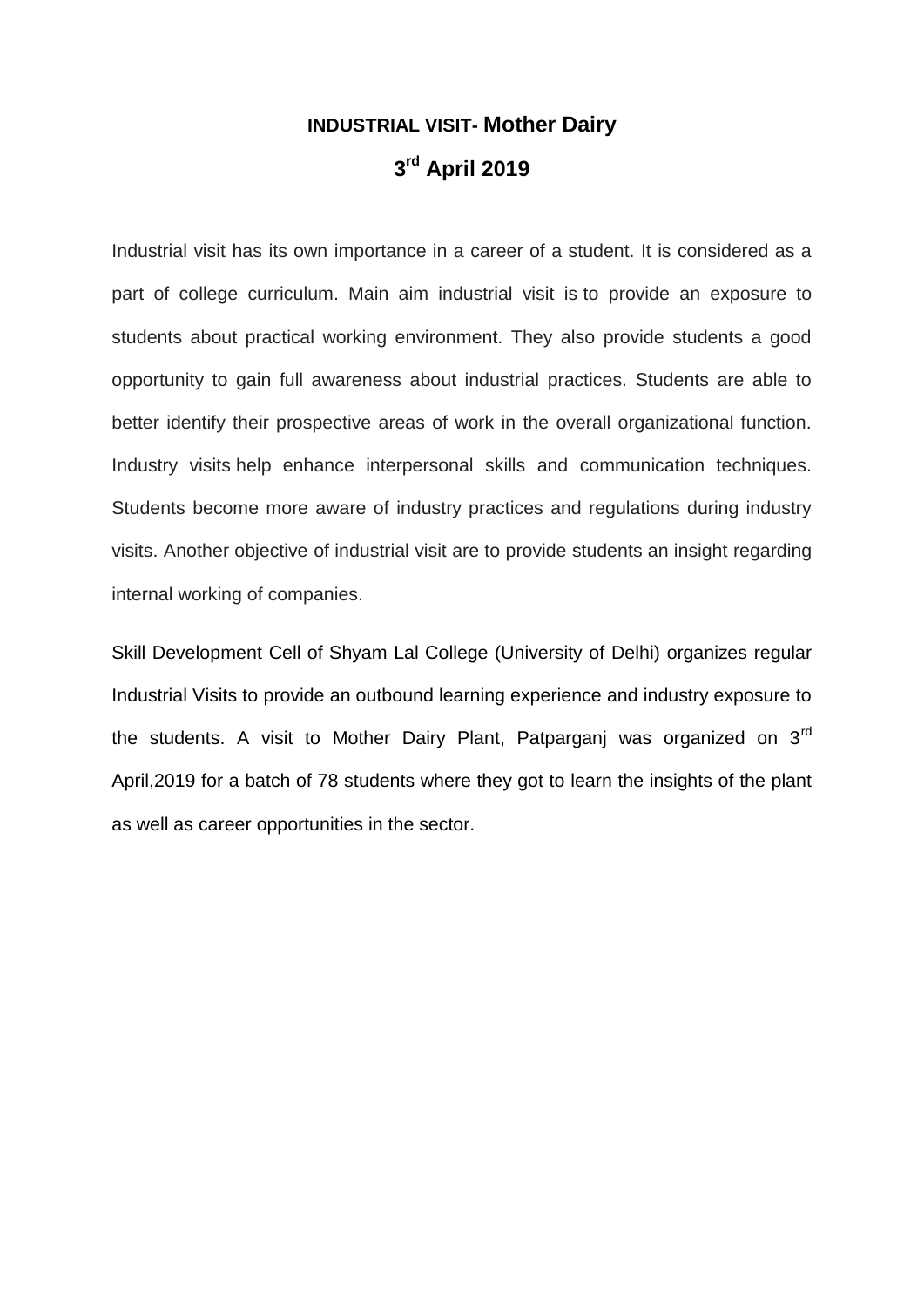Students got the methods of procuring milk, its processing and distribution. Different level strategies were understood by the students and were enriched with the knowledge. They also got to know about the nutritional values of variety of milks provided by Mother Dairy. Students had an interactive session over there and were able to visit the plant which is under very high hygiene supervision.